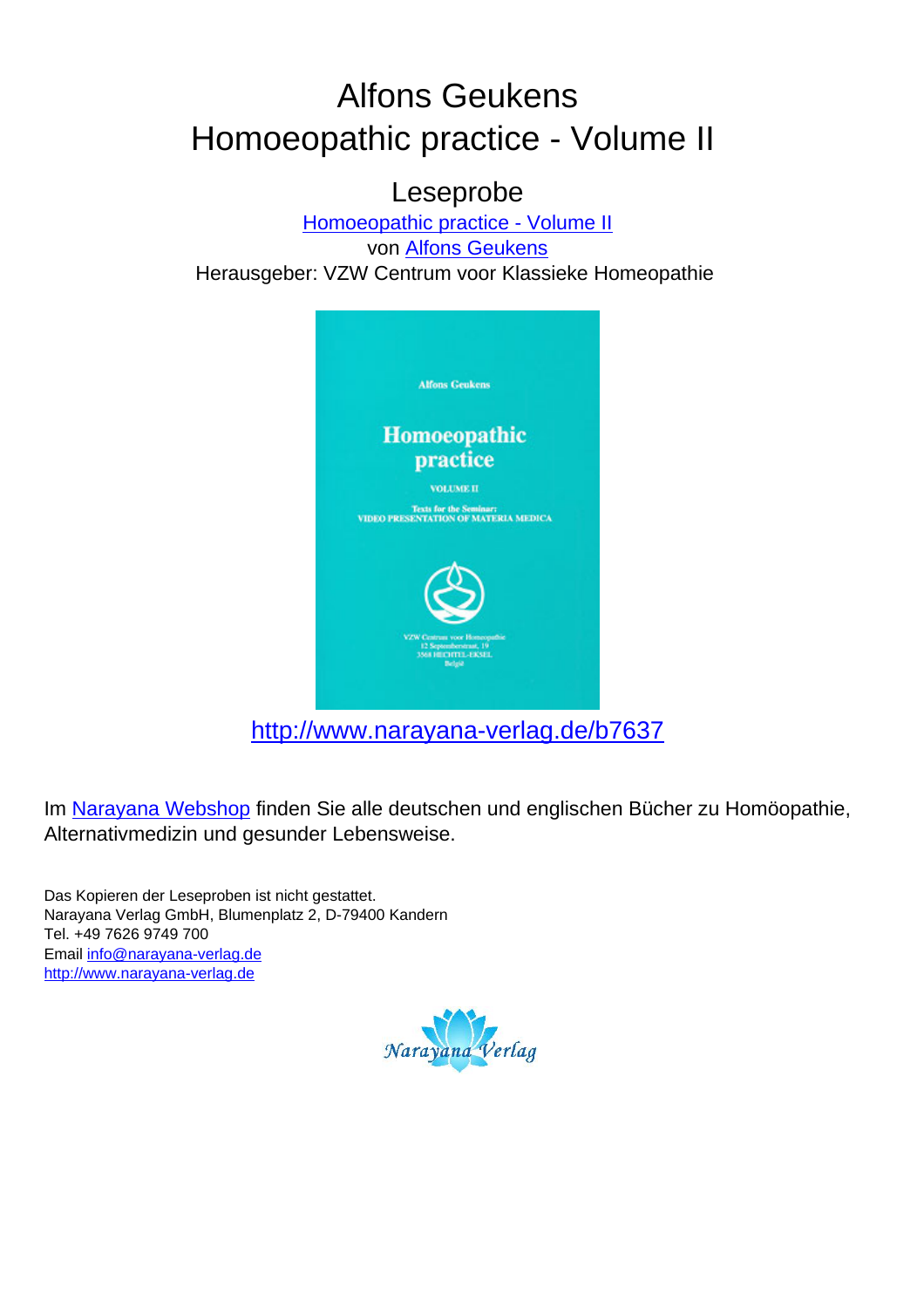## **CONTENTS**

|     |                                                          | Page |
|-----|----------------------------------------------------------|------|
| 1.  | Postherpetic neuralgia<br>Woman, 79 years old            | 9    |
| 2.  | Acute otitis<br>Boy, 10 years old                        | 31   |
| 3.  | Acute asthma<br>Girl, 7 years old                        | 36   |
| 4.  | Pain in the stomach<br>Woman, 40 years old               | 44   |
| 5.  | Colic of the kidneys<br>Man, 61 years old                | 66   |
| 6.  | Impotency<br>Man, 60 years old                           | 71   |
| 7.  | Impotency<br>Man, 65 years old                           | 84   |
| 8.  | Allergic reaction with eczema<br>Man, 47 years old       | 88   |
| 9.  | Fever, headache<br>Boy, 11 years old                     | 99   |
| 10. | Polyps of the bladder and hematuria<br>Man, 56 years old | 107  |
| 11. | <b>Bronchitis</b><br>Boy, 13 years old                   | 112  |
| 12. | Acute laryngitis<br>Woman, 68 years old                  | 119  |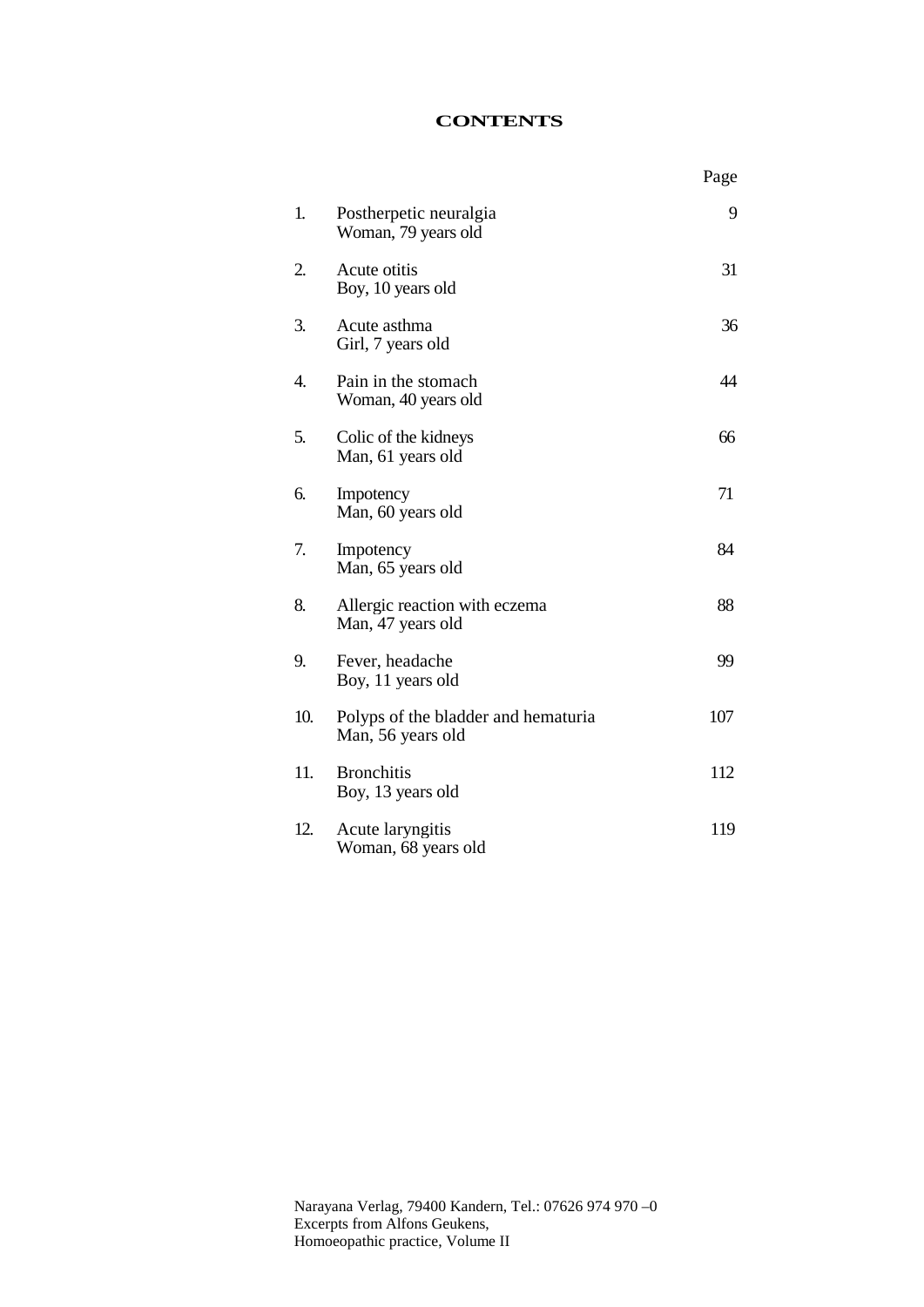| 13. | Nervousness<br>Man, 35 years old                                    | 121 |
|-----|---------------------------------------------------------------------|-----|
| 14. | Depression<br>Woman, 36 years old                                   | 130 |
| 15. | Fever, headache<br>Boy, 14 years old                                | 146 |
| 16. | Chronic progressive polyarthritis<br>Man, 59 years old              | 150 |
| 17. | Acute inflammatory swollen leg<br>Man, 43 years old                 | 182 |
| 18. | Allergic asthmatic bronchitis and nervous tics<br>Boy, 10 years old | 196 |
| 19. | Anxieties, diarrhoea, enuresis<br>Boy, 9 years old                  | 209 |
| 20. | Stool incontinence<br>Boy, 5 years old                              | 215 |
| 21. | Eczema<br>Boy, 7 years old                                          | 220 |
| 22. | Hay fever, asthma<br>Woman, 51 years old                            | 233 |
| 23. | Hay fever, urticaria<br>Man, 26 years old                           | 244 |
| 24. | Acute bronchitis<br>Boy, 2 years old                                | 260 |
| 25. | <b>Diabetes</b><br>Man, 72 years old                                | 267 |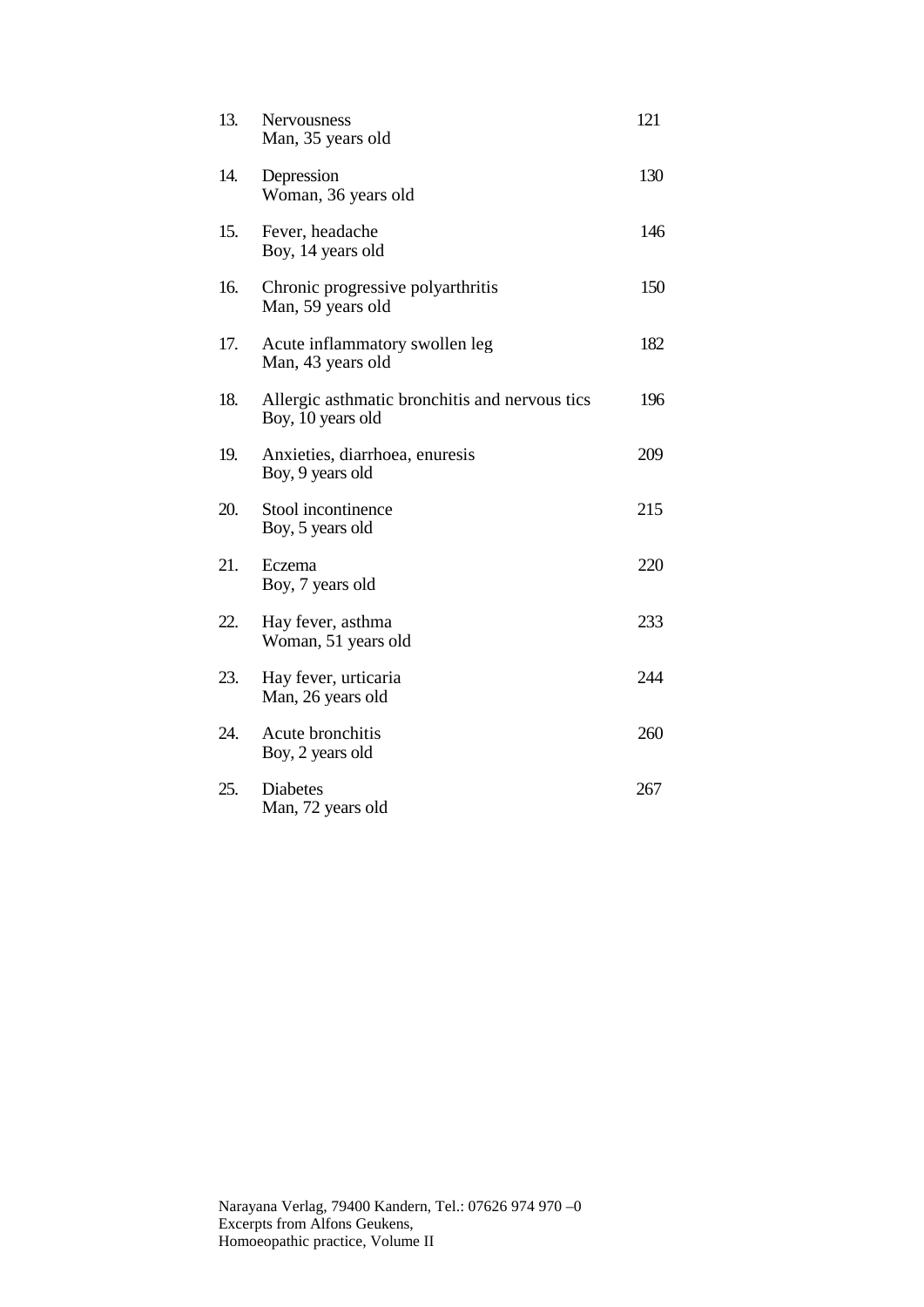| 26. | Herniated disk, migraine<br>Woman, 54 years old                   | 279 |
|-----|-------------------------------------------------------------------|-----|
| 27. | Tennis elbow<br>Woman, 45 years old                               | 287 |
| 28. | Acne<br>Woman, 28 years old                                       | 292 |
| 29. | Acute diarrhoea<br>Man, 45 years old                              | 304 |
| 30. | Prostatitis<br>Man, 29 years old                                  | 312 |
| 31. | Panaritium<br>Man, 30 years old                                   | 318 |
| 32. | Recurrent ulcers<br>Boy, 17 years old                             | 326 |
| 33. | Rheumatoid spondylitis<br>Man, 38 years old                       | 337 |
| 34. | Hay fever<br>Boy, 15 years old                                    | 362 |
| 35. | Chronic nose obstruction, recurrent coryza<br>Woman, 19 years old | 371 |
| 36. | Epilepsy<br>Boy, 11 years old                                     | 381 |
| 37. | Hair-loss<br>Woman, 48 years old                                  | 406 |
| 38. | Rheumatic pain<br>Man, 41 years old                               | 420 |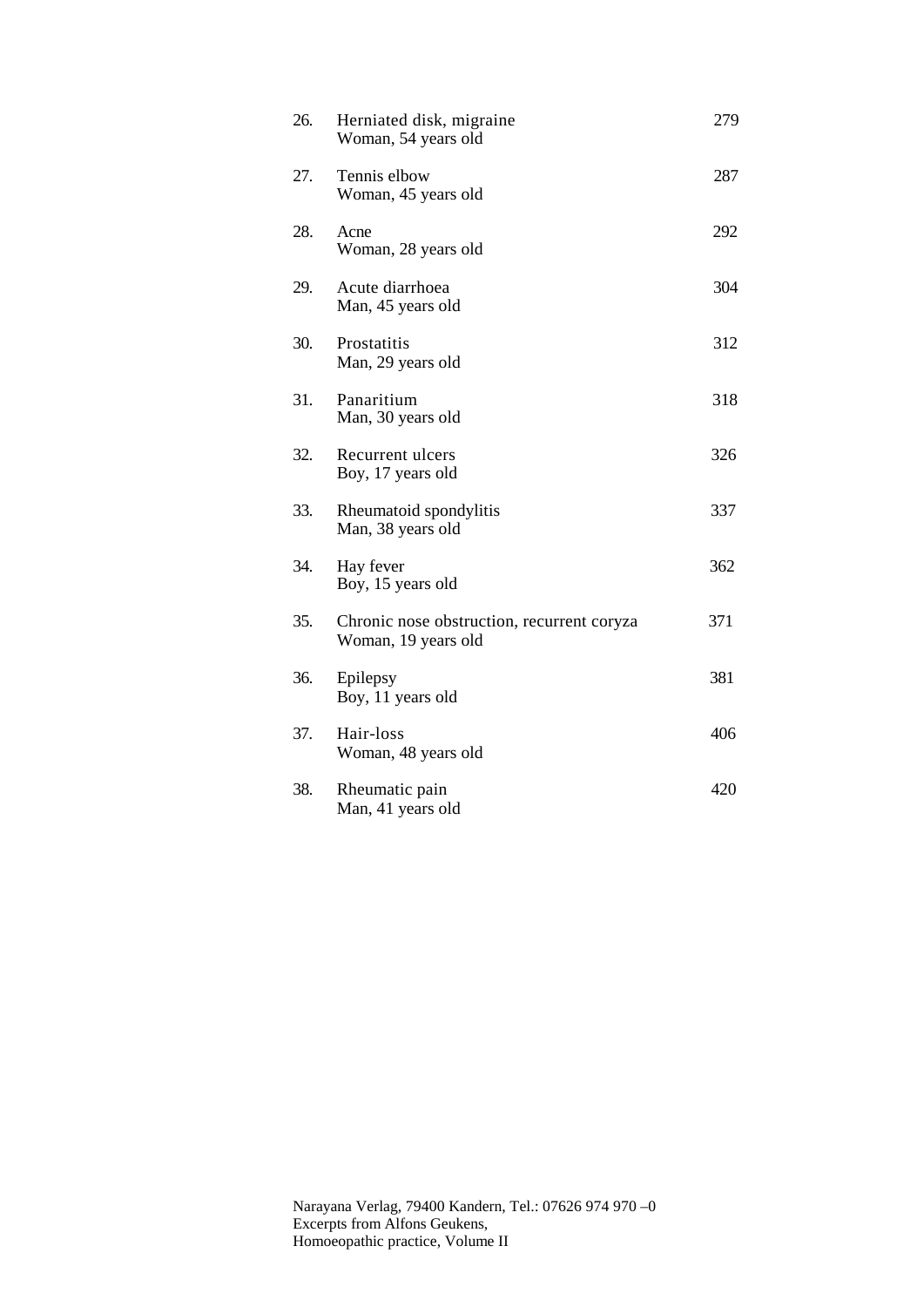| 39.                              | Rectal bleeding<br>Boy, 6 years old      | 435 |
|----------------------------------|------------------------------------------|-----|
| 40.                              | Nervous tics<br>Boy, 9 years old         | 441 |
| 41.                              | Migraine<br>Man, 43 years old            | 448 |
| 42.                              | Malaria<br>Man, 33 years old             | 458 |
| 43.                              | Recurrent bronchitis<br>Boy, 6 years old | 482 |
| 44.                              | Meniere's disease<br>Woman, 35 years old | 492 |
| 45.                              | Anxieties<br>Man, 26 years old           | 506 |
| 46.                              | Phlegmone<br>Woman, 46 years old         | 518 |
| 47.                              | Eczema<br>Man, 43 years old              | 523 |
| 48.                              | Rectal incontinence<br>Boy, 12 years old | 535 |
| Register of the applied remedies |                                          | 543 |